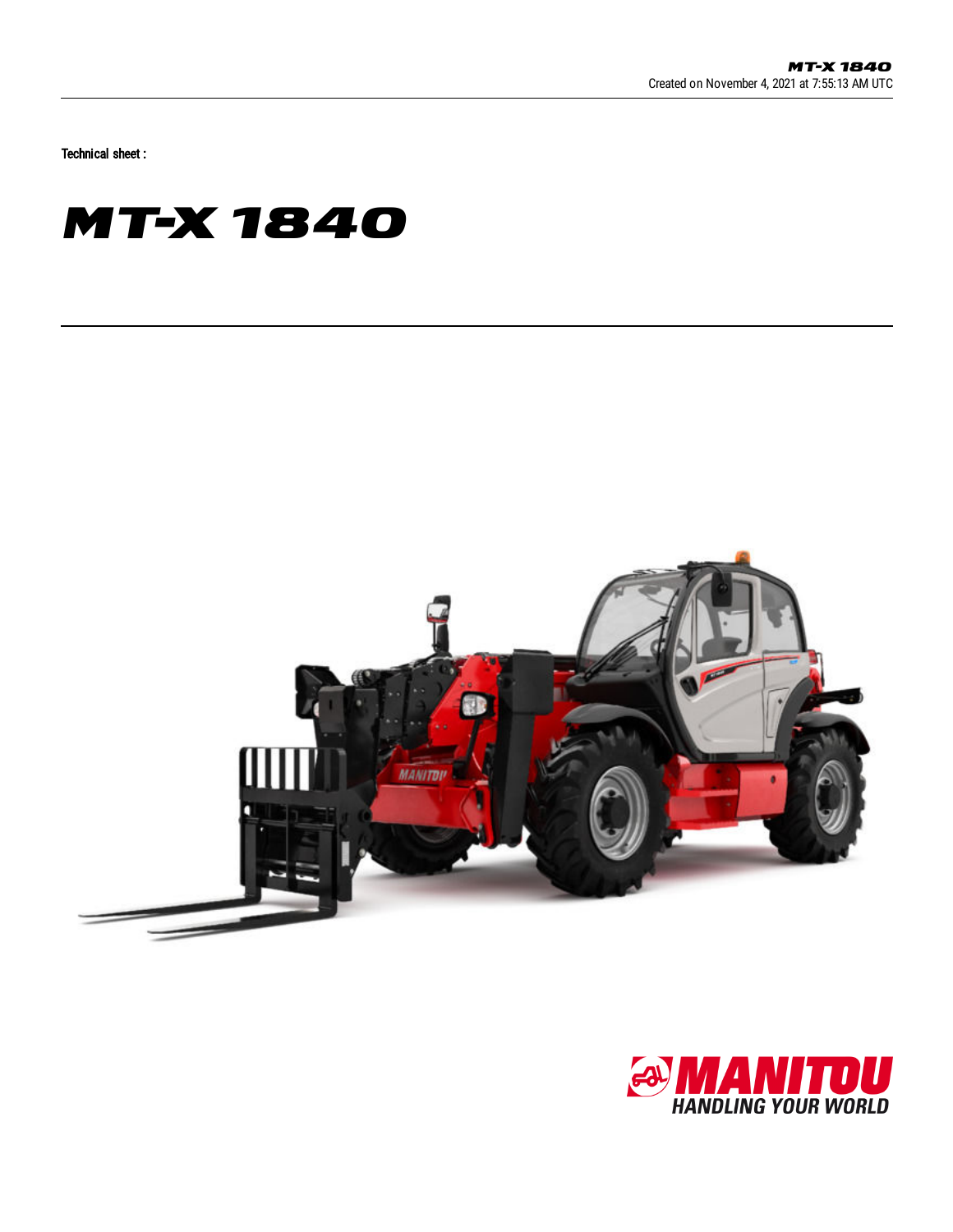|                                             |                | MI-X 1840 - Created on November 4, 2021 at 7:5 |
|---------------------------------------------|----------------|------------------------------------------------|
| <b>Capacities</b>                           |                | <b>Metric</b>                                  |
| Max. capacity                               |                | 4000 kg                                        |
| Max. lifting height                         |                | 17.55 m                                        |
| Max. outreach                               | r1             | 13.08 m                                        |
| Breakout force with bucket                  |                | 7500 daN                                       |
| <b>Weight and dimensions</b>                |                |                                                |
| Overall length to carriage                  | 111            | 6.16 m                                         |
| Overall width                               | b1             | 2.42 m                                         |
| Overall height                              | h17            | 2.45 m                                         |
| Wheelbase                                   |                | 3.07 <sub>m</sub>                              |
| Ground clearance                            | у<br>m4        | 0.37 m                                         |
| Overall cab width                           | b <sub>4</sub> | 0.89 m                                         |
|                                             | a <sub>4</sub> | 12°                                            |
| Tilt-up angle                               |                | 114°                                           |
| Tilt-down angle                             | a5             |                                                |
| External turning radius (over tyres)        | Wa1            | 3.94 m                                         |
| Unladen weight (with forks)                 |                | 11630 kg                                       |
| Tyres type                                  |                | Pneumatic                                      |
| Standard tyres                              |                | Alliance 400/80 - 24 -162A8                    |
| Forks length / width / section              | 1/e/s          | 1200 mm x 125 mm / 50 mm                       |
| <b>Performances</b>                         |                |                                                |
| Lifting                                     |                | 17.30 s                                        |
| Lowering                                    |                | 12.70 s                                        |
| Extension                                   |                | 16.10 s                                        |
| Retraction                                  |                | 15.60 s                                        |
| Crowd                                       |                | 5s                                             |
| Dump                                        |                | 4s                                             |
| <b>Engine</b>                               |                |                                                |
| Engine brand                                |                | Perkins                                        |
| Engine norm                                 |                | Stage IIIA                                     |
| Engine model                                |                | 1104D-44TA                                     |
| Number of cylinders / Capacity of cylinders |                | 4 - 4400 cm <sup>3</sup>                       |
| I.C. Engine power rating - Power (kW)       |                | 101 Hp / 74.50 kW                              |
| Max. torque / Engine rotation               |                | 400 Nm @ 1400 rpm                              |
| Drawbar pull (Laden)                        |                | 10000 daN                                      |
| <b>Transmission</b>                         |                |                                                |
| Transmission type                           |                | <b>Torque Converter</b>                        |
| Number of gears (forward / reverse)         |                | 4/4                                            |
| Max. travel speed                           |                | 24.90 km/h                                     |
| Parking brake                               |                | Automatic Negative Hand-brak                   |
| Service brake                               |                | Oil-immersed multi-discs braking on front      |
| <b>Hydraulics</b>                           |                |                                                |
| Hydraulic pump type                         |                | Gear pump                                      |
| Hydraulic flow / Pressure                   |                | 167 l/min / 270 bar                            |
| <b>Tank capacities</b>                      |                |                                                |
| Engine oil                                  |                | 11.401                                         |
| Hydraulic oil                               |                | 1351                                           |
| Fuel tank                                   |                | 140                                            |
| Noise and vibration                         |                |                                                |
| Noise at driving position (LpA)             |                | 82 dB(A)                                       |
| Noise to environment (LwA)                  |                | 105 dB(A)                                      |
| Vibration on hands/arms                     |                | $< 2.50$ m/s <sup>2</sup>                      |
| <b>Miscellaneous</b>                        |                |                                                |
| Steering wheels (front / rear)              |                | $2/2$                                          |
| Drive wheels (front / rear)                 |                | $2/2$                                          |
| Safety cab homologation                     |                | ROPS - FOPS cab (level 2)                      |
| Controls                                    |                | <b>JSM</b>                                     |

Perkins Stage IIIA 104D-44TA 4 - 4400 cm<sup>3</sup> 101 Hp / 74.50 kW 400 Nm @ 1400 rpm 10000 daN Torque Converter 4 / 4 2 4.9 0 k m / h matic Negative Hand-brake ulti-discs braking on front & rear axles Gear pump 167 I/min / 270 bar 1.4 0 l  $82 \text{ dB}(A)$  $105 dB(A)$  $< 2.50$  m/s<sup>2</sup>

J S M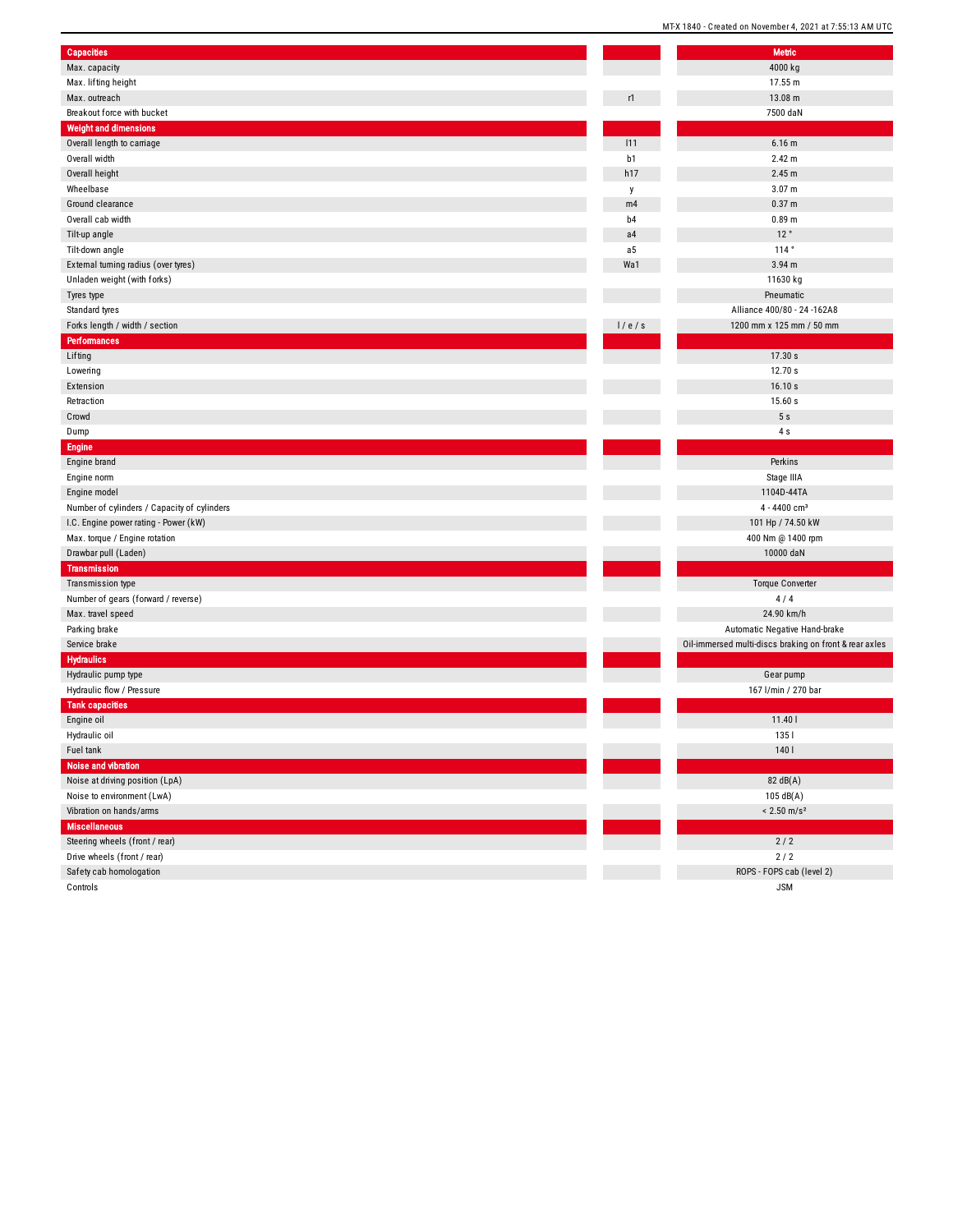## Dimensional drawing



## Load chart